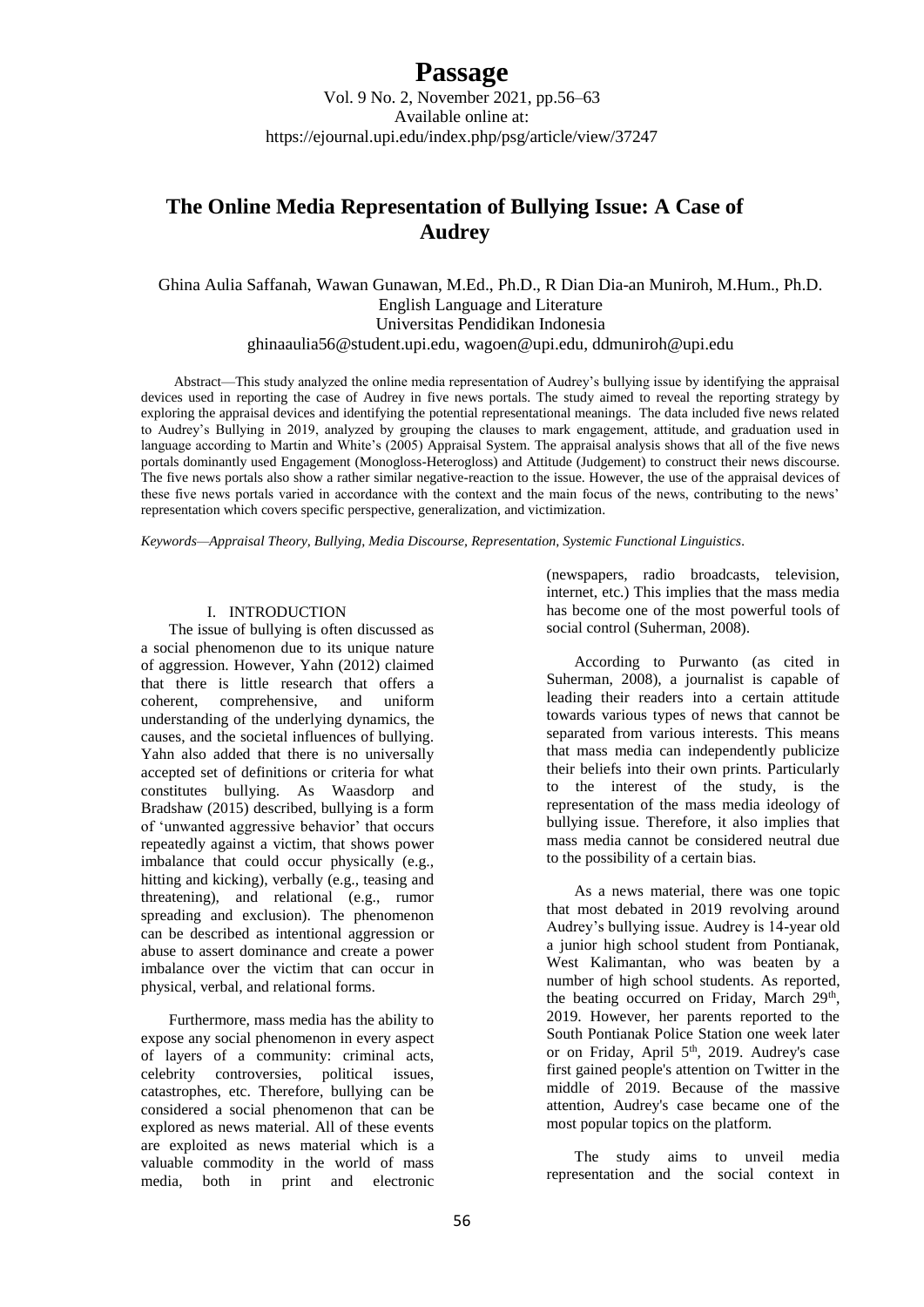Audrey's case. This study used the model of Systemic Functional Linguistics (SFL) Appraisal System Analysis Approach by Martin and White (2005). The theory allows the researcher to conduct an in—depth analysis of the texts and connect the representation of media to the social context that will unveil representation behind the texts.

There are several studies related to the appraisal system that have been conducted. For example, Ross and Caldwell (2020) explored a selection of the tweets of President Donald Trump, Su (2016) conducted a study about positive discourse analysis of Xi Jinping's speech at the National University of Singapore, Jakaza (2013) conducted a study on appraisal devices focused on political issues representation in newspaper articles, and Widya (2008) explored the appraisal system found in punk-zine columns in order to identify the writer's ideology represented to the readers.

This research attempted to expand the appraisal analysis in investigating another field unexplored in some of the previous studies. This study is expected to raise language awareness to the readers to be more critical in responding to the news.

II. THEORETICAL FRRAMEWORK This research uses several theories and understandings in revealing the representation in the Audrey's bullying case.

#### **A. Representation**

According to Hall (1997), language is a tool to express thoughts, ideas, and feelings. In the relation to language and representation, the *mental representation* (concept and ideas) is translated into a common language to correlate concepts and ideas with certain written words, spoken sound, or visual images. Furthermore, another definition discusses views on representation as a "language used in a text or talk to assign meaning to groups and their social practices, to events, and to social conditions and objects" (Fairclough, 1989, as cited in Wenden, 2005, p.90). In addition, representation can contain a point of view or ideology of the individual who made them; the creation of meaning put in the representation is selected and constructed including the built-in value judgments.

This difference makes representations varied and has effects on the built-in value judgments regarding the topics. Based on this, several representations can arise from the use of appraisal devices, such as generalizations or victimizations. This depends on the ideas or representations that the mass media wants to represent in their news. It also could be done by directing the readers into a certain perspective or opinion from a particular source, making the reader agree or disagree with the topic presented

#### **B. Appraisal Theory**

Appraisal is a system of interpersonal meaning. Appraisal is used to negotiate social relationships between humans, by telling readers what they feel about objects and people. The beginning of Appraisal Theory itself according to White (as cited in Suherman, 2008), was developed as an extension analysis of interpersonal meaning from Systemic Functional Linguistics (SFL). In this study, the theory aims to unveil the relationship between news writers (author) and readers as consumers (reader/audience), specifically on how journalists intention in positioning their reader.

Furthermore, Martin and White (2005) propose three subsystems of Appraisal Theory; *Engagement* (oriented in more philosophically influenced approaches), *Attitude* (moves beyond emotion to deal more comprehensively with feelings), and *Graduation* (deal more comprehensively with feelings). The image below shows the concept of appraisal theory more clearly.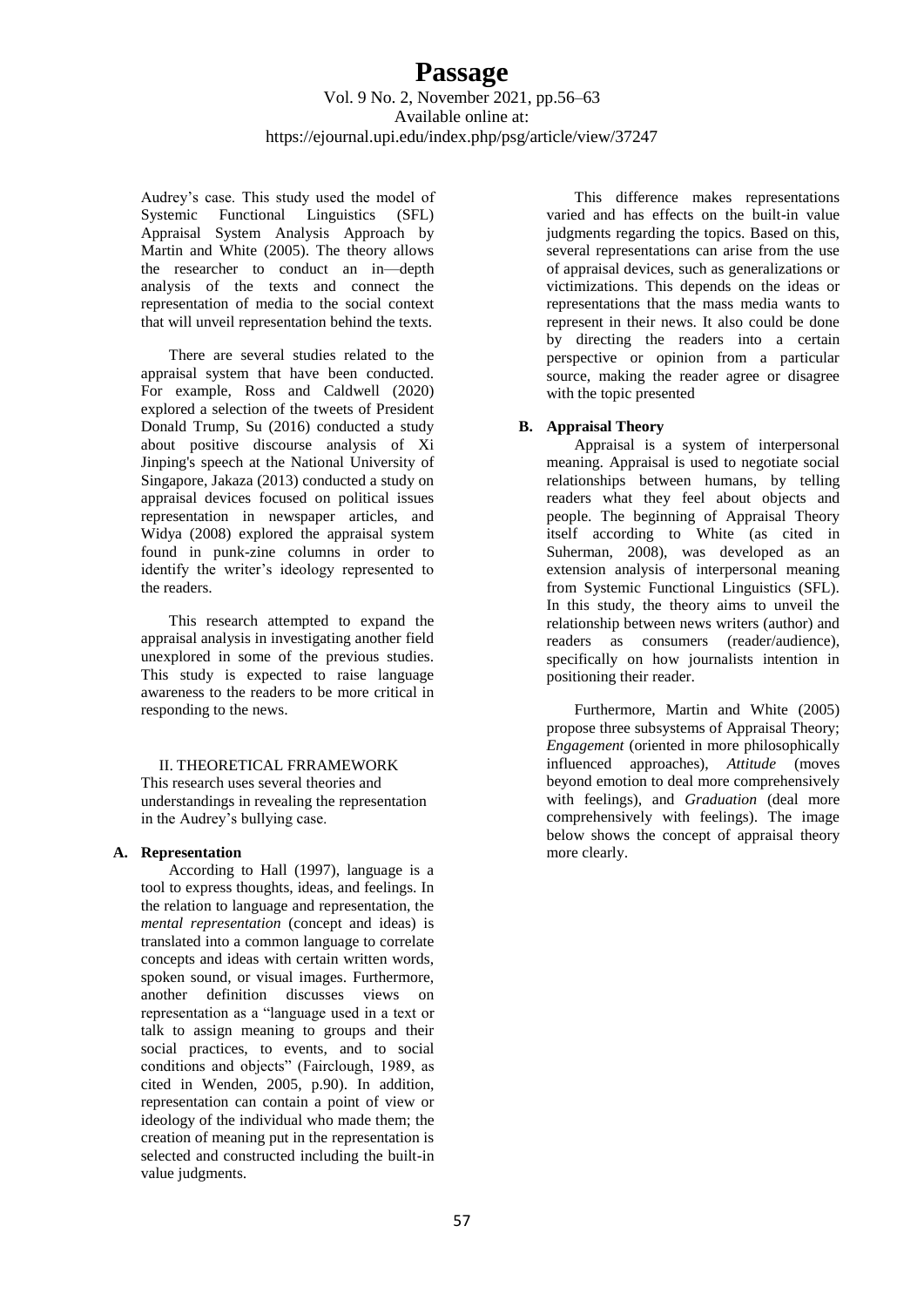### Vol. 9 No. 2, November 2021, pp.56–63 Available online at: https://ejournal.upi.edu/index.php/psg/article/view/37247



**Figure 2.5.1** *Appraisal Theory Subsystems* (Martin & White, 2005, p. 38)

#### III. METHODS

The study adopted the methodical analysis from Ting Su (2016), analyzing the data under the guidance of the appraisal theory. The study was conducted to reveal the hidden representation of five online news from five news portals, in order to reveal the ideology and how these mass media represent issues in Audrey's bullying case. The study involved online news regarding Audrey's beating case in Indonesia in five online media portals published by South China Morning Post, Coconuts.co, Nextshark.com, The Jakarta Post, and Tempo.

The data was coded in the general distribution based on appraisal resources used by the five news portals. The strategy used was the discourse analytical approach with clauses as a unit of data analysis. The group of clauses from the five news analyzed which then calcified in coded sign of Appraisal device by checking in the box according to the Appraisal devices found. With this strategy the researcher analyzed the patterns of appraisal devices in the clauses used by each news portal; clauses that show appraisal tools were then marked and grouped into their respective sections (i.e. engagement, attitude, and graduation). Then, theory of representation of Hall (1997) used specifically to unveil the

representation based of the use of appraisal device done by the five news portals.

The result of the appraisal devices classification then identified to understand the underlying ideology in the five articles on how each news portal represented the issue.

In analyzing the patterns of appraisal devices in the clauses, the coded the appraisal devices showed, as follows:

| Table 3.2 Appraisal Devices Code |  |  |  |
|----------------------------------|--|--|--|
|                                  |  |  |  |

| Appraisa<br>1 Devices   | C<br>0<br>d<br>e                             | Meanin<br>g                                       |
|-------------------------|----------------------------------------------|---------------------------------------------------|
| Engage<br>ment<br>(Egm) | m<br>$\overline{O}$<br>n                     | Monogl<br>ass                                     |
|                         | $\boldsymbol{\text{h}}$<br>e<br>t            | Heterog<br>lass                                   |
| Attitude(<br>Att)       | $\overline{A}$<br>$\mathbf f$<br>$\mathbf f$ | Affect                                            |
|                         | J<br>u                                       | Judgem<br>ent                                     |
|                         | $\displaystyle \mathop{p}_{j}$<br>u<br>a     | Persona<br>1<br>Judgem<br>ent<br>(Admir<br>ation) |
|                         | p<br>j<br>u<br>$\mathbf c$<br>$\mathbf{r}$   | Persona<br>1<br>Judgem<br>ent<br>(Criticis<br>m)  |
|                         | m<br>j<br>u<br>p                             | Moral<br>Judgme<br>nt<br>(Praise)                 |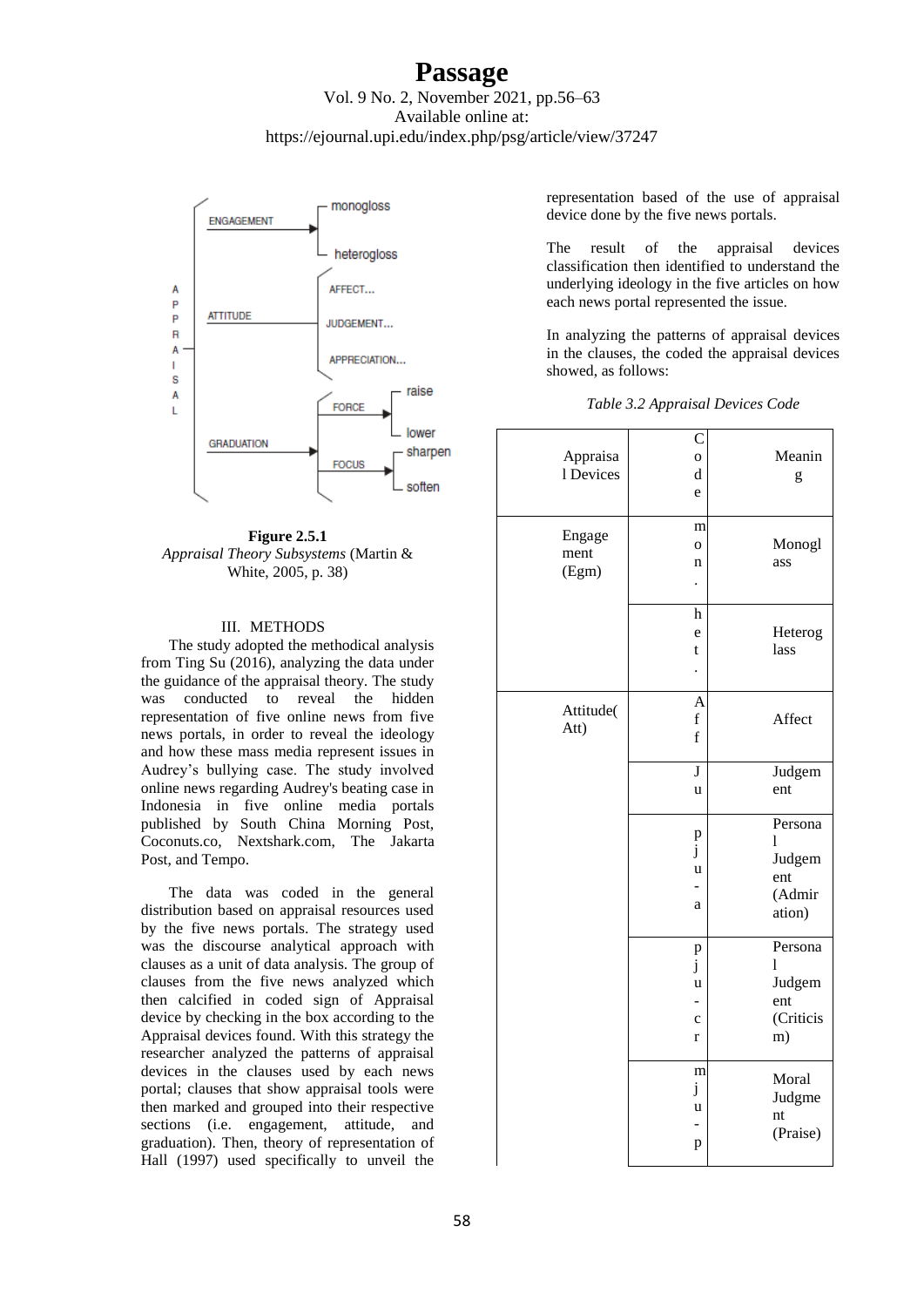### Vol. 9 No. 2, November 2021, pp.56–63 Available online at: https://ejournal.upi.edu/index.php/psg/article/view/37247

|          | m            | Moral   |
|----------|--------------|---------|
|          | j            | Judgme  |
|          | u            | nt      |
|          |              | (Conde  |
|          | $\mathbf{C}$ | mnation |
|          | $\mathbf 0$  |         |
|          |              |         |
|          | A            | Appreci |
|          | p            | ation   |
|          | $\mathbf{r}$ |         |
|          |              |         |
| Graduati | $\mathbf F$  |         |
| on(Grad) | O            | Force   |
|          | r            |         |
|          |              |         |
|          | $\mathbf F$  |         |
|          | $\mathbf 0$  | Focus   |
|          | $\mathbf c$  |         |
|          |              |         |

After the data were coded, they were calculated. The results of the analysis are presented in a simple quantitative analysis (%). Then, the results were analyzed to uncover the hidden representation of each news article through the appraisal devices pattern that is used. Finally, discussion and conclusion are made from the collected analysis.

### IV. FINDINGS AND DISCUSSION

The analysis showed that the five news portals represented Audrey's case differently to the audience. The result concluded based on the number of frequencies of the use of Appraisal devices (Engagement, Attitude, and Judgement). The distributions of appraisal devices used by the five news portals showed in Table 4.2. The result suggested the news were structured differently and the meaning was conveyed in different ways.

### Attitude Engagement

|                     | Frequency | Engagement    |       |       | Attitude |              |          |              | Graduation |                          | Total        |          |        |
|---------------------|-----------|---------------|-------|-------|----------|--------------|----------|--------------|------------|--------------------------|--------------|----------|--------|
|                     |           |               | Mon   | Het   | $^{(+)}$ | Aff<br>$(-)$ | $^{(+)}$ | Ju<br>$(-)$  | $^{(+)}$   | Apr<br>$\left( -\right)$ | For          | Foc      | clause |
| South China         |           |               | 24    | 12    | $\Omega$ | 4            | 3        | 25           |            | 3                        | $\Omega$     | $\Omega$ | 72     |
| <b>Morning Post</b> |           | $\%$          | 33.33 | 16.67 | 0        | 5.56         | 4.17     | 34.72        | 1.39       | 4.17                     | $\mathbf{0}$ | 0        |        |
| Coconuts.co         |           |               | 51    | 7     | $\Omega$ | 2            | $\Omega$ | 12           | $\Omega$   | 2                        |              | 0        | 74     |
|                     |           | $\frac{9}{6}$ | 68.92 | 9.46  | $\bf{0}$ | 2.70         | $\bf{0}$ | 16.22        | $\bf{0}$   | 2.70                     | 1.35         | $\bf{0}$ |        |
| Nextshark.com       |           |               | 26    | 4     | $\Omega$ |              | $\Omega$ | 4            | $\Omega$   | $\Omega$                 | $\Omega$     | $\Omega$ | 35     |
|                     |           | $\frac{9}{6}$ | 74.28 | 11.43 | 0        | 2.88         | $\bf{0}$ | 11.43        | 0          | $\bf{0}$                 | $\bf{0}$     | 0        |        |
| The Jakarta         |           |               | 89    | 26    | $\Omega$ |              | $\Omega$ | 12           | $\Omega$   |                          | $\Omega$     | $\Omega$ | 129    |
| Post                |           | $\%$          | 68.99 | 20.15 | 0        | 0.77         | 0        | 9.3          | 0          | 0.77                     | $\bf{0}$     | 0        |        |
|                     |           |               | 27    |       | $\Omega$ | $\mathbf{0}$ | $\bf{0}$ | $\bf{0}$     |            | 2                        | $\bf{0}$     | $\Omega$ | 31     |
| Tempo               |           | $\%$          | 87.1  | 3.22  | 0        | $\bf{0}$     | $\bf{0}$ | $\mathbf{0}$ | 3.22       | 6.45                     | $\bf{0}$     | 0        |        |
| <b>Total</b>        |           |               | 216   | 50    | $\bf{0}$ | 8            | 3        | 53           | 2          | 8                        |              | 0        | 341    |

As shown in Table 4.1, Engagement was the most frequently used appraisal device in the five news texts. Monogloss was the most used feature in general for (87.1%), followed by Negative-Judgement (34.72%), and Heterogloss (20.15%). Meanwhile, none of the news used positive affect and focus in their news article.

*Table 4.1 Distribution of Appraisal Devices used by the Five News Portal*

Engagement describes the types of clauses being used, and how the issue conveyed. It indicates the source of the argument; whether it comes from the journalist only or there is a possibility of alternative influence (outside source, other than the journalist). Overall, Monogloss held the highest percentage of Appraisal device usage in general. As shown on Tempo (87.1%), while the lowest percentage of Monogloss used by the South China Morning Post with only (33.33%). In terms of Heterogloss, The Jakarta Post used the features in their text the most (20.15%) while Tempo appeared to use them the lowest (3.22%). Here are som examples of engagement devices used in the text.

### *Example 1*

[11] *The victim is undergoing intensive treatment in hospital.* (South China Morning Post)

Example [11] showed the use of Engagement-Monogloss. It provided textual context, meaning that the journalist represented their ideas or proposition as one which has no alternatives needed to be recognized or engaged in a communicative context.

*A. Appraisal Devices used by the Five News Portal*

*Example 2*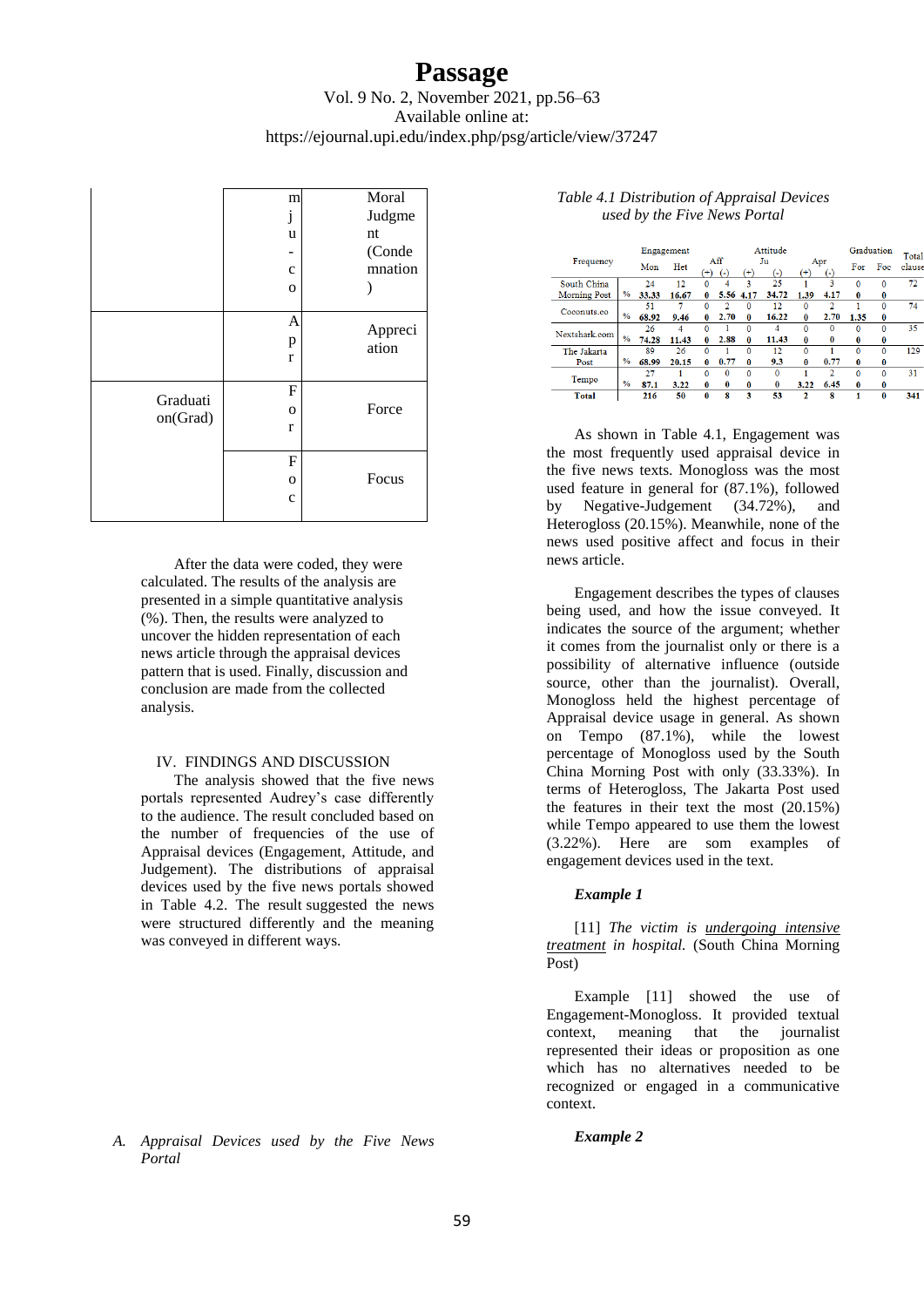[41] *The two authorities, however, have put forward different versions of the incident.* (The Jakarta Post)

Although the number of Heterogloss feature used was small compared to Monogloss, the used of the Heterogloss device still influenced how the whole idea was build and conveyed. The data [41] used the Heterogloss devices by using the word 'however' that stated contradictory thoughts or arguments.

The analysis of Attitude involves the three aspects namely Affect, Judgment, and Appreciation. Attitude includes journalists' attitudes towards a particular issue, which impacts on word choices. The words chosen result in interpersonal relationships between journalists and the audience. It is shown that the most frequently used appraisal device after Monogloss was Negative-Judgement, mainly appearing in the South China Morning Post (34.72%). Furthermore, South China Morning Post was also found as the only next text that used the Positive-Judgement (4.17%). In Affect, only Negative-Affect features are used. South China Morning Post (5.56%) used Negative-Affect the most. Positive-Appreciation, however, was only used by South China Morning Post (1.39%) and Tempo (3.22%) while Negative-Appreciation used mostly by Tempo (6.45%) and South China Morning Post (4.17%). Some example of attitude analysis as follows;

#### *Example 3*

[12] *until the culprit went to pick up the victim because she was upset.*(Nextshark.com) In data [12] the use of negative affect reflected the feelings of the alleged perpetrators, which caused the physical aggression.

### *Example 4*

[62] *I plead to netizens please stop judging us,*(Coconut.co)

In example [62] it showed the suspect using Personal Judgement-Criticism to criticize the actions of netizens who judge and threaten them. The suspects tried to dismiss the accusations and criticized the actions of netizens who were not any better than the suspects.

#### *Example 5*

[22] *AY was brutally bullied in two different locations, Jalan Sulawesi and Akcaya Park.* (Tempo)

Data [22] showed negative appreciation because of the act done by the suspects. It showed that journalists wanted to emphasize a negative impression on certain issues by emphasizing the 'brutal attack' as a response to the event.

The last feature used was Graduation. The study only found Force with (1.35%) used by the Coconuts.co. Graduation is how journalists assert meaning scales in their news. In short, the appraisal device has a communicative purpose to lead the reader to a certain attitude or ideas towards an event in the news. The discussion of each Appraisal Devices provided in the following sub-chapters.

#### **Example 6**

[1] *The #JusticeForAudrey assault case, which has dominated Indonesian headlines this week* (Coconut.co)

The data [1] showed the use of Graduation-Force in the form of level, marked by the word 'dominated' which means 'having full influence above else more than…'

However, none of the five news articles use force in their text. In the use of graduation, focus is used as a gradable attribute to measure the intensity. The main difference between force and focus is that focus can go up and down, but not for comparison (non-graded) while force has "degree of comparison"

#### *B. Ideology Representation based on the Choices of Appraisal Devices*

Based on the findings, there were three main classifications of representation that appeared and used by the five news portals. For easier understanding, below is a table of result classification.

*Table 4.5 Representation Classification*

|             | Tee    |     |
|-------------|--------|-----|
| Specific    | $n$ 's |     |
| perspective | Ro     | Su  |
|             | man    | spe |
|             | ce     | cts |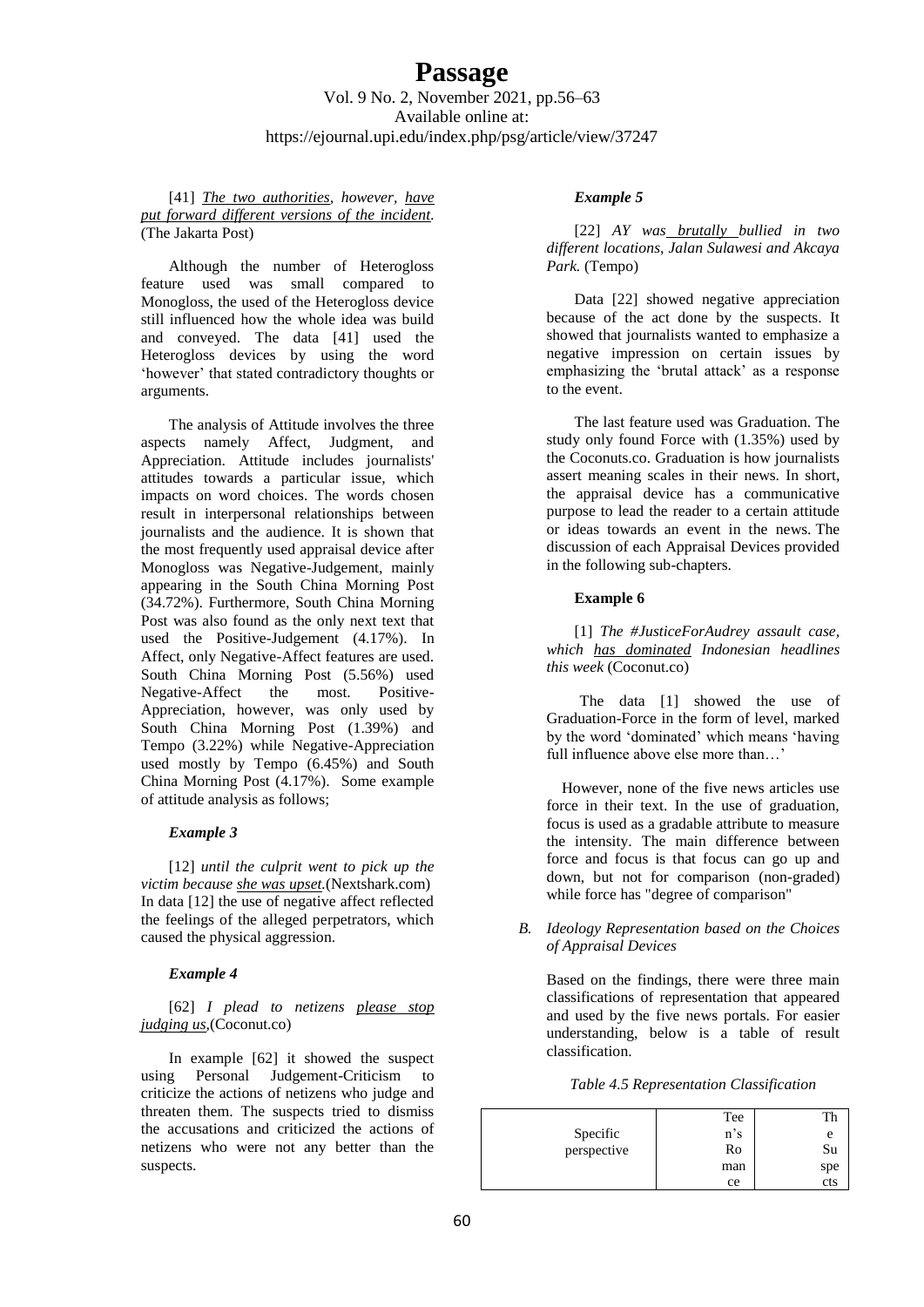### Vol. 9 No. 2, November 2021, pp.56–63 Available online at: https://ejournal.upi.edu/index.php/psg/article/view/37247

|                                                                                                                                                                                                                                                                                                                                                                                                                                                                                                                                                                                        |                                                                                                                                                                                                                                                             | Pro<br>ble<br>m                                                                                                                                                      | are<br>als<br>$\mathbf{o}$                                                                                                                                                                                                                                                             |
|----------------------------------------------------------------------------------------------------------------------------------------------------------------------------------------------------------------------------------------------------------------------------------------------------------------------------------------------------------------------------------------------------------------------------------------------------------------------------------------------------------------------------------------------------------------------------------------|-------------------------------------------------------------------------------------------------------------------------------------------------------------------------------------------------------------------------------------------------------------|----------------------------------------------------------------------------------------------------------------------------------------------------------------------|----------------------------------------------------------------------------------------------------------------------------------------------------------------------------------------------------------------------------------------------------------------------------------------|
|                                                                                                                                                                                                                                                                                                                                                                                                                                                                                                                                                                                        |                                                                                                                                                                                                                                                             |                                                                                                                                                                      | Vi<br>cti<br>ms                                                                                                                                                                                                                                                                        |
| I<br>$\mathbf n$<br>$\mathsf t$<br>e<br>$\mathbf{r}$<br>n<br>e<br>t<br>$\overline{a}$<br>$\mathbf b$<br>$\mathbf i$<br>$\mathbf a$<br>S<br>e<br>$\mathbf d$<br>$\overline{\mathcal{L}}$<br>$\mathbf f$<br>$\mathbf{o}$<br>$\mathbf c$<br>u<br>S<br>e<br>$\mathbf d$<br>$\mathbf{o}$<br>$\mathbf n$<br>$\mathbf a$<br>$\mathbf r$<br>g<br>u<br>m<br>e<br>$\mathbf n$<br>t<br>S<br>O<br>$\mathbf f$<br>p<br>e<br>$\mathbf{o}$<br>$_{\rm l}^{\rm p}$<br>$\mathbf e$<br>$\mathbf f$<br>$\mathbf{r}$<br>$\mathbf{o}$<br>m<br>$\mathbf t$<br>h<br>$\mathbf{e}$<br>$\mathbf i$<br>$\mathbf n$ | Lo<br>cal<br>/of<br>fici<br>als<br>Re<br>por<br>t<br>(pr<br>ovi<br>din<br>g<br>poi<br>nt<br>of<br>vie<br>W<br>$_{\rm of}$<br>the<br>loc<br>$\mathbf{a}\mathbf{l}$<br><b>or</b><br>off<br>ici<br>als<br>rep<br>ort<br>reg<br>ard<br>ing<br>the<br>iss<br>ue) | (Ge<br>nera<br>lizat<br>ion.<br>Bull<br>yin<br>g,<br>but<br>mor<br>$\mathbf{e}$<br>likel<br>y a<br>teen<br>aggr<br>essi<br>on<br>base<br>d on<br>love<br>matt<br>er) | (Vi<br>cti<br>mi<br>zat<br>ion<br>to<br>gai<br>$\mathbf n$<br>sy<br>mp<br>ath<br>y.<br>Th<br>e<br>$\operatorname{all}$<br>ege<br>$\rm d$<br>sus<br>pec<br>$\mathbf t$<br>als<br>$\mathbf{o}$<br>got<br>bul<br>lie<br>$\rm d$<br>by<br>pe<br>opl<br>e<br>on<br>the<br>int<br>ern<br>et) |
| $\mathbf t$<br>e                                                                                                                                                                                                                                                                                                                                                                                                                                                                                                                                                                       |                                                                                                                                                                                                                                                             |                                                                                                                                                                      |                                                                                                                                                                                                                                                                                        |

| $\mathbf{r}$              |                      |              |              |
|---------------------------|----------------------|--------------|--------------|
| $\mathbf n$               |                      |              |              |
| $\mathbf e$               |                      |              |              |
| $\mathbf t$               |                      |              |              |
| $\mathcal{E}$             |                      |              |              |
|                           |                      |              |              |
| $\overline{\mathrm{T}}$   | Th                   | Nex          | Co           |
| $\boldsymbol{\textbf{h}}$ | $\rm e$              | $tsha$       | $_{\rm co}$  |
| $\mathbf{e}$              | Jak                  | rk.c         | nut          |
| $\overline{\mathbf{S}}$   | art                  | om           | s.c          |
| $\overline{O}$            | $\mathbf{a}$         |              | $\mathbf{o}$ |
| $\mathbf u$               | $\mathbf{p}_{\rm O}$ |              |              |
| $\mathbf t$               | st                   |              |              |
| $\boldsymbol{\text{h}}$   |                      |              |              |
| $\mathsf{C}$              |                      |              |              |
| $\boldsymbol{\textbf{h}}$ |                      |              |              |
| $\rm i$                   |                      |              |              |
| $\mathbf n$               |                      |              |              |
| $\rm{a}$                  |                      |              |              |
| $\mathbf M$               |                      |              |              |
| $\mathbf{o}$              |                      |              |              |
| $\mathbf r$               |                      |              |              |
| $\mathbf n$               |                      |              |              |
| $\mathbf i$               |                      |              |              |
| $\mathbf n$               |                      |              |              |
| g<br>P                    |                      |              |              |
|                           |                      |              |              |
| $\mathbf{o}$              |                      |              |              |
| S                         |                      |              |              |
| $\mathbf t$               |                      |              |              |
|                           |                      |              |              |
|                           |                      | Te           |              |
|                           |                      | mp           |              |
|                           |                      | $\mathbf{o}$ |              |
|                           |                      |              |              |

The first is a Specific perspective, used by the South China Morning Post and The Jakarta Post. In this group, the two news portals provided the news from many perspectives. As a result, the reader was given the option of which sides of the story that the audience will likely choose to believe. For example, the news from the South China Morning post decided to use mostly Monogloss and Heterogloss, also putting the emotive feature (Attitude, both positive and negative). In this case, to represent the emotion of the netizens reaction to Audrey's bullying by putting the positive and negative opinion and also some opinion that was 'not sure' about the issue, the reader might consider what kind of reaction that they will likely take based on the opinions provided. On the other hand, The Jakarta Post makes its news by providing two versions of the story which tells two different perspectives of the issue. They were also clearly stating that this case was still unclear that represents the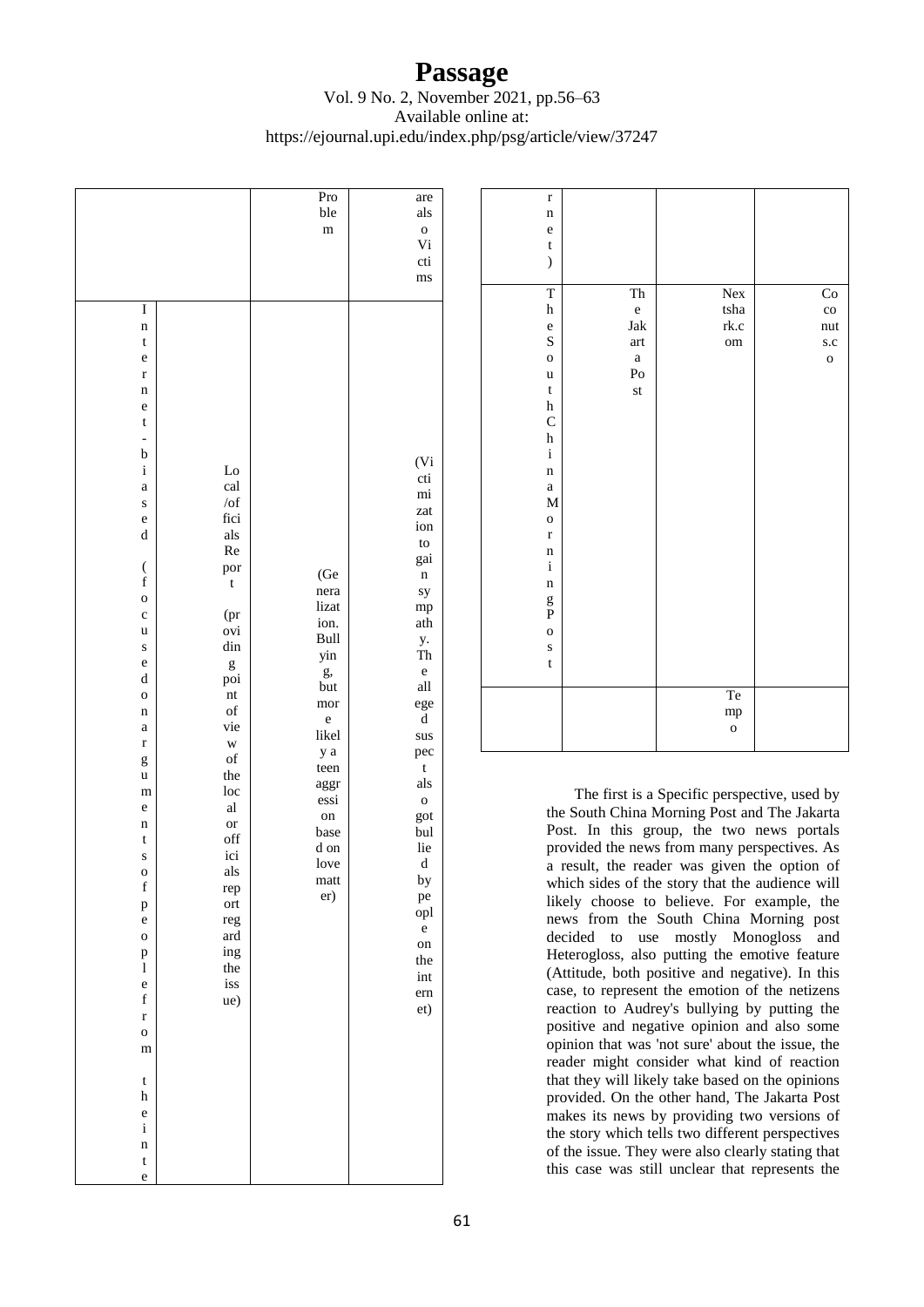many 'point of view' of the news. This kind of act gives the reader options and the reader might react differently after reading the news.

However, based on the sources of news, those sources shared a completely different point of view in their news. The South China Morning Post preferred to include only opinions found on the internet on how the netizens react regarding the issue. Meanwhile, The Jakarta Post decided to put several versions of officials' reports on the chronological issue of the accident. Both of the news leads the audience to understand the points from particular source.

The second representation was described as a 'Teen's Romance Problem', used by Nextshrak.com and Tempo. The two news articles showed their view on the issue being generalized as a matter of teen romance that leads to aggression. Both used mostly Monogloss and Heterogloss in delivering the factual aspect of the news, both of the news also used the emotive feature (negative attitude) in their news as the representation of condemning the actions of the suspects. Both of the portal news agreed that the issue is indeed bullying. However, at the same time, both of the news portals put the emphasis on the chronological order that it was caused because of teen's romantic problem. Based on this, it seems that the bullying was simplified as teen aggression.

The last is Coconuts.co. In their news, Coconuts.co tried to represent victimization by providing 'another' side of the story based on the alleged suspect point of view. In the text coconuts.co dominantly used Monogloss and Heterogloss. However, the main point of their representation that Coconuts.co wanted to deliver was 'the suspect is also a victim' by using negative Attitude in order to represent the emotions of the alleged suspects. As known from the news, the alleged suspects were juvenile. However, they got backlash and harsh treatment from netizens that could be considered as cyberbullying, as they received death threats and their account got hacked. Coconuts.co trying to give an insight that the suspects were also an ordinary human and all the accusations that were thrown at them by netizens were already crossing the line.

This shows that the mass media can have different representations regarding the way it perceives one phenomenon, which of course based on the ideology or culture of the media to turn the audiences into certain biases. This confirms the argument from (Fonte & Williamson, 2014, p. 3) that media plays a vital role which implicates the power and influence of the media to alter community discourse and construct people's realities.

### V. CONCLUSIONS

According to the analysis, in general Engagement was the most frequently used appraisal device in the five news texts. Monogloss was the most used feature by Tempo, followed by Negative-Judgement by South China Morning Post, and Heterogloss used by The Jakarta Post. Based on the analysis, the five news portals report the same issue and showed a rather similar negativereaction to the issue based on the high number of Negative-Judgement features used in the all five news articles. The results also showed that the five news portals have similarities in conveying their news in a brief and factual way. The high percentage of Monogloss usage was an indication of low usage of complex clauses that might lead to the possibility of arguments or alternatives. However, all of the news portals tend to highlight different ideas based on the same issue to be represented in their news.

As for the representations, there were three main classifications of representation that appeared and used by the five news portals. The first is a Specific perspective (it was biased on specific point of view whether it was from the internet or official report), Teen's Romance Problem (Generalization. Bullying, but more likely a teen aggression based on love matter), The Suspects are also Victims (Victimization to gain sympathy. The alleged suspect also got bullied by people on the internet). This showed that the mass media can have different representations regarding the way it perceives one phenomenon, which of course based on the ideology or culture of the media to turn the audiences into certain biases.

#### **REFERENCES**

Appraisal Homepage Welcome. (2001). Retrieved November 10, 2020, from http://www.grammatics.com/appraisal/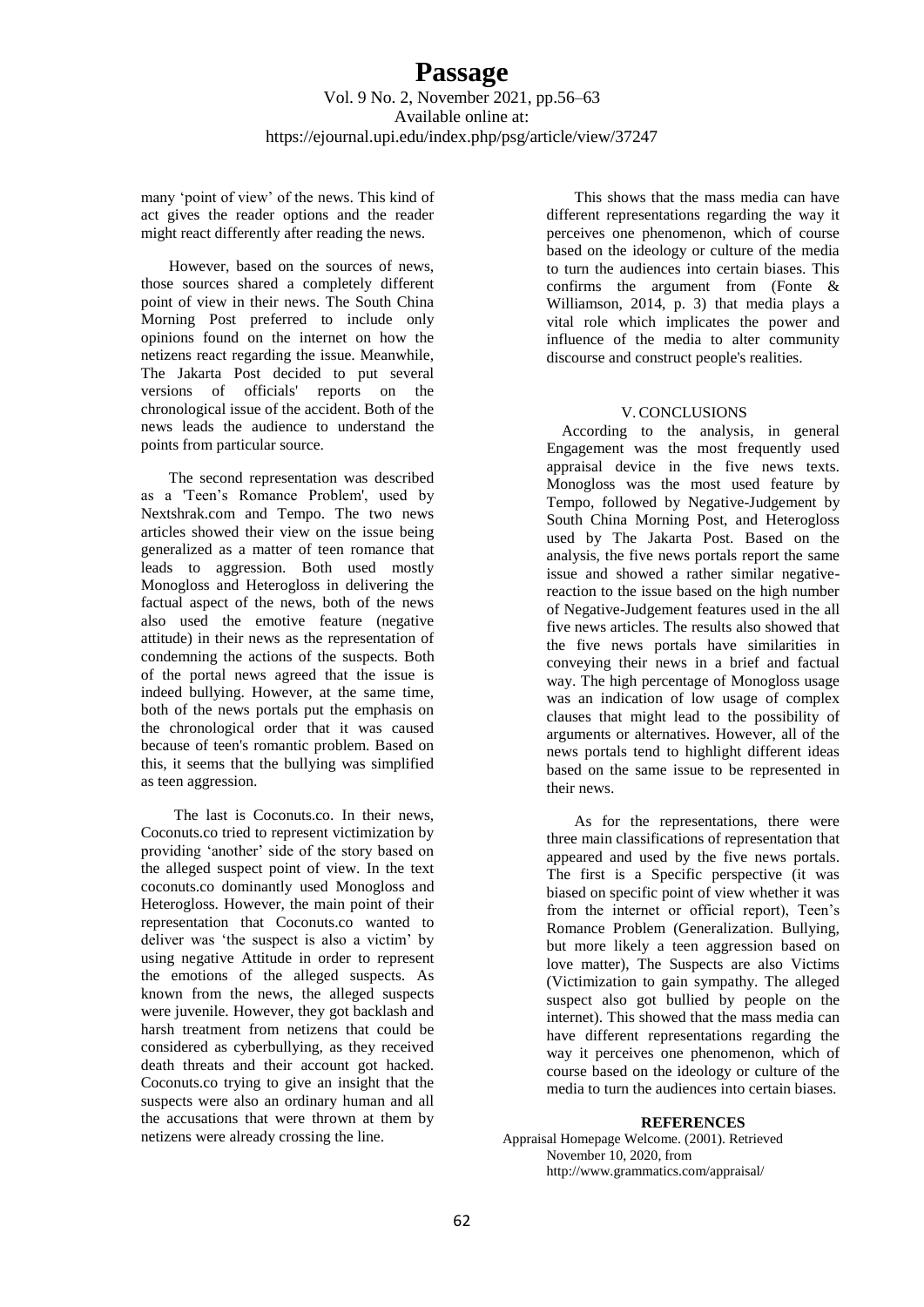- Ahmadi F, Y., & Mahardika, R. Y. (2019). Representasi Aksi 212 Di Koran Sindo Dan Media Indonesia (Representation of 212 Action in Sindo and Media Indonesia Newspaper). *Kandai*, *15*(1), 13. <https://doi.org/10.26499/jk.v15i1.728>
- Annas, A., & Fitriawan, R. A. (2018). Media dan Kekerasan: Analisis Norman Fairclough terhadap Pemberitaan Tarung Gladiator. *Jurnal Sosial Politik*, *4*(1), 37-54.

Coconuts.co (2019, April 11). 'Netizens, please don't judge us': Girls deny assault accusations in #JusticeForAudrey case as police find no injuries on victim. Retrieved May 10, 2020, from [https://coconuts.co/jakarta/news/netizens-please](https://coconuts.co/jakarta/news/netizens-please-dont-judge-us-girls-deny-assault-accusations-justiceforaudrey-case-police-find-no-injuries-victim/)[dont-judge-us-girls-deny-assault-accusations](https://coconuts.co/jakarta/news/netizens-please-dont-judge-us-girls-deny-assault-accusations-justiceforaudrey-case-police-find-no-injuries-victim/)[justiceforaudrey-case-police-find-no-injuries](https://coconuts.co/jakarta/news/netizens-please-dont-judge-us-girls-deny-assault-accusations-justiceforaudrey-case-police-find-no-injuries-victim/)[victim/](https://coconuts.co/jakarta/news/netizens-please-dont-judge-us-girls-deny-assault-accusations-justiceforaudrey-case-police-find-no-injuries-victim/)

Fairclough, N. (1989). *Language and power.* New York, NY: Longman Publishing

- Fairclough, N. (2003). *Analysing discourse: Textual analysis for social research*. Psychology Press. Fairclough, N. (2013). *Critical discourse analysis: The*
- *critical study of language*. Routledge.
- Gamson, W. A., & Modigliani, A. (1989). Media discourse and public opinion on nuclear power: A constructionist approach. *American journal of sociology*, *95*(1), 1-37.
- Gini, G. (2006). Bullying as a social process: The role of group membership in students' perception of intergroup aggression at school. *Journal of school psychology*, *44*(1), 51-65.
- Greenhalgh, T., & Taylor, R. (1997). How to read a paper: papers that go beyond numbers (qualitative research). *BMj*, *315*(7110), 740-743.

Hall, S. (Ed.). (1997). *Representation: Cultural representations and signifying practices* (Vol. 2). Sage.

- Jakarta Post. (2019, April 12). Murky facts of Pontianak youth violence: What we know so far. Retrieved May 10, 2020, from [https://www.thejakartapost.com/news/2019/04/12/m](https://www.thejakartapost.com/news/2019/04/12/murky-facts-of-pontianak-youth-violence-what-we-know-so-far.html) [urky-facts-of-pontianak-youth-violence-what-we](https://www.thejakartapost.com/news/2019/04/12/murky-facts-of-pontianak-youth-violence-what-we-know-so-far.html)[know-so-far.html](https://www.thejakartapost.com/news/2019/04/12/murky-facts-of-pontianak-youth-violence-what-we-know-so-far.html)
- Jakaza, E. (2013). *Appraisal and evaluation in Zimbabwean parliamentary discourse and its representation in newspaper articles* (Doctoral dissertation, Stellenbosch: Stellenbosch University).

Jones, D. S., & Quinn, S. (2014). *Introduction to Functional*. *December*. https://www.functionalmedicine.org/files/library/Int ro\_Functional\_Medicine.pdf

Juvonen, J., & Graham, S. (2014). Bullying in Schools: The Power of Bullies and the Plight of Victims. *Annual Review of Psychology*, *65*(1), 159–185. [https://doi.org/10.1146/annurev-psych-010213-](https://doi.org/10.1146/annurev-psych-010213-115030) [115030](https://doi.org/10.1146/annurev-psych-010213-115030)

Martin, J. R., & White, P. R. (2005). *The Language of Evolution: Appraisal in English*. New York: Palgrave Macmillan.

Nextshark.com (2019, April 10). Middle School Teen Brutally Assaulted by 12 High School Girls Over

Alleged Facebook Comments#JusticeforAudrey. Retrieved May 10, 2020, from [https://nextshark.com/justice-for-audrey-12-high](https://nextshark.com/justice-for-audrey-12-high-school-attack/)[school-attack/](https://nextshark.com/justice-for-audrey-12-high-school-attack/)

Oecd. (2019). PISA 2018 Results. In *OECD Publishing: Vol. III*. [https://www.oecd.org/pisa/publications/PISA2018\\_](https://www.oecd.org/pisa/publications/PISA2018_CN_IDN.pdf) [CN\\_IDN.pdf](https://www.oecd.org/pisa/publications/PISA2018_CN_IDN.pdf) O'keeffe, A. (2006). *Investigating media discourse*. Routledge.

> Olweus, D. (2003). A profile of bullying at school. *Educational leadership*, *60*(6), 12-17.

Presiden Joko Widodo. (2019, April 10). Retrieved May 10, 2020, from [https://web.facebook.com/Jokowi/photos/a.4045785](https://web.facebook.com/Jokowi/photos/a.404578553064333/1145565508965630/?type=3&__tn__=-R&_rdc=1&_rdr) 53064333/1145565508965630/?type=3& tn =-[R&\\_rdc=1&\\_rdr](https://web.facebook.com/Jokowi/photos/a.404578553064333/1145565508965630/?type=3&__tn__=-R&_rdc=1&_rdr)

- Ross, A. S., & Caldwell, D. (2020). 'Going negative': An appraisal analysis of the rhetoric of Donald Trump on Twitter. *Language & communication*, *70*, 13-27.
- Sri , Winarni (2012) *Analisis Appraisal System Kumpulan Wacana"Sungguh-Sungguh Terjadi" Pada Surat Kabar Kedaulatan Rakyat.* S1 Thesis, Universitas Negeri Yogyakarta.
- Su, T. (2016). Positive discourse analysis of Xi Jinping's speech at the National University of Singapore under appraisal theory. *Journal of Language Teaching and Research*, *7*(4), 796.
- Suherman, S. (2008). *Sistem Appraisal Berita Kriminal Pada Harian Meteor Dan Harian Suara Merdeka* (Doctoral dissertation, Program Pasca Sarjana Universitas Diponegoro).
- Utami, M. A. (2017). *The Representation of LGBT in The Jakarta Post and Jakarta Globe: A Critical Discourse Analysis* (Doctoral dissertation, Universitas Pendidikan Indonesia.)
- Talbot, M. (2007). *Media Discourse: Representation and Interaction: Representation and Interaction*. Edinburgh University Press.

The South China Morning Post (2019, April 10). #JusticeForAudrey: Indonesian girl, 14, allegedly beaten and sexually assaulted by 12 high school students. Retrieved May 10, 2020, from [https://www.scmp.com/news/asia/southeast](https://www.scmp.com/news/asia/southeast-asia/article/3005592/justiceforaudrey-indonesian-teenager-14-allegedly-bashed)[asia/article/3005592/justiceforaudrey-indonesian](https://www.scmp.com/news/asia/southeast-asia/article/3005592/justiceforaudrey-indonesian-teenager-14-allegedly-bashed)[teenager-14-allegedly-bashed](https://www.scmp.com/news/asia/southeast-asia/article/3005592/justiceforaudrey-indonesian-teenager-14-allegedly-bashed)

> Tempo (2019, April 10). Persecution; #JusticeForAudrey Petition Receives Over 1.8mn Signs. Retrieved May 10, 2020,

from [https://en.tempo.co/read/1194123/persecut](https://en.tempo.co/read/1194123/persecution-%09justiceforaudrey-petition-receives-over-1-8mn-signs) ion- [justiceforaudrey-petition-receives-over-1-](https://en.tempo.co/read/1194123/persecution-%09justiceforaudrey-petition-receives-over-1-8mn-signs) [8mn-signs](https://en.tempo.co/read/1194123/persecution-%09justiceforaudrey-petition-receives-over-1-8mn-signs)

Tenriawali, A. Y. (2018). Representasi korban kekerasan dalam teks berita daring tribun timur: analisis wacana kritis [the representation victims of violence